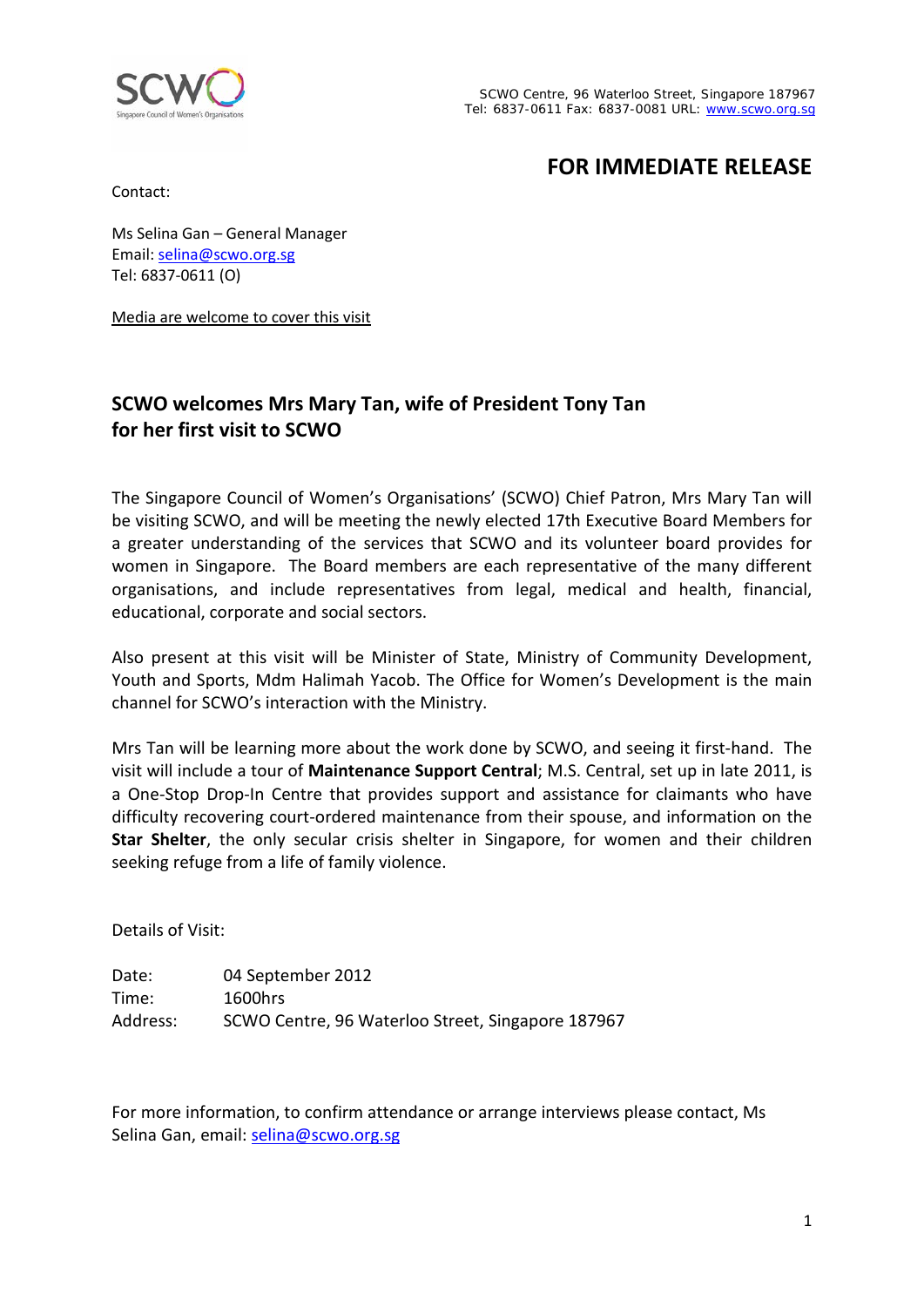



### **About SCWO**

The Singapore Council of Women's Organisations is the National Coordinating body of women's organisations in Singapore. Our 54 Member Organisations represent more than 500,000 women in Singapore.

Incorporated in March 1980, the SCWO serves to unite the various women's organisations, clubs, committees, groups and women leaders together, working in accordance with its various aims and objectives. The SCWO also serves to coordinate these associations into a national movement and to act on their behalf in matters for which it is authorised by its members.

The SCWO is represented on various Government and inter-ministry committees where we contribute our views in the areas of family, women, and on children's issues. We are involved in government Feedback Sessions and other discussions on issues and policies

#### **Our Services**

**Star Shelter**—It is the only secular crisis shelter in Singapore, and is a safe temporary refuge for women and their children seeking refuge from a life of family violence. It is a place where they learn to re-build their lives, be independent, and prepare for a future free of violence.

**Maintenance Support Central** – The One-Stop Drop-In Centre that provides support and assistance for claimants who have difficulty recovering court-ordered maintenance from their spouse.

**Legal Clinics** – Experienced lawyers from the Singapore Association of Women Lawyers (SAWL) are available twice a month to give basic legal advice and information to assist women unable to afford private legal service.

**IT Hub**— A Training Centre run by volunteers for women and their family members to become IT connected and updated.

**New2U Thrift Shop**—sells pre-loved apparel, shoes, accessories and household items, with proceeds going to Star Shelter.

**Function Rooms**—The Bonny Hicks Education and Training Centre consists of six rooms ranging from 9 sqm to 88 sqm, equipped for training, seminars and meetings, available for rentals to member organisations and the public.

**The Library**— The Library is named after the late Justice F.A. Chua. It is an archival library for all women's organisations -local and international.

**The Café** – The café @ SCWO offers a range of tantalizing food, desserts and coffee.